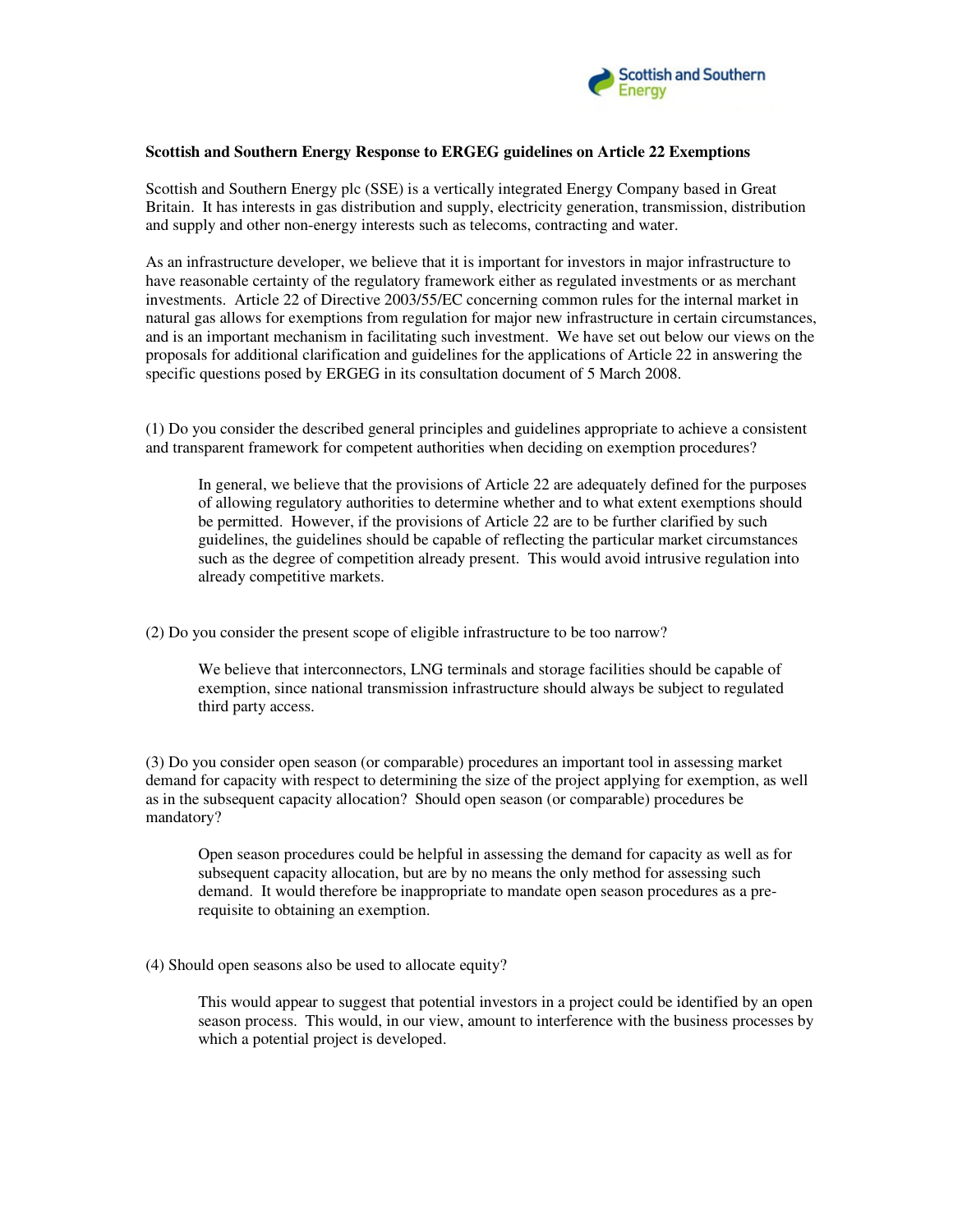(5) Some stakeholders think that Art. 22 should be applied differently to LNG terminals as they may be generally better suitable for enhancing competition and security of supply than other types of eligible infrastructure. What is your point of view on this?

If you agree, how should this be reflected in the guidelines?

We do not agree that LNG terminals are sufficiently different for the guidelines to be different.

(6) Are the described criteria for assessing the effects of an investment in infrastructure on enhancement of competition in gas supply appropriate?

In our view, the criteria appear to be excessive and could in themselves be a barrier to smaller players to invest. In particular, 3.2.1.2(c) appears to require the applicant to provide information that might not be available, for example the position of any "designated shippers in supply or production or export or import of natural gas in any jurisdiction affected by the project". The provisions regarding Company Structure seem particularly aimed at interconnectors since they refer to importing and exporting countries and are largely irrelevant for storage which is essentially national in scope. It is therefore important to ensure that the level of information on Company structure is proportionate and relevant to the particular project and its associated market.

(7) Are the described criteria for assessing the effects of an investment in infrastructure on enhancement of security of supply appropriate?

The criteria appear to be sufficient and appropriate.

(8) Are the described criteria for the risk assessment appropriate?

The risk analysis again seems aimed at interconnectors and looking at the market structures in the destination countries. This level of scrutiny may well be appropriate for such projects but would be disproportionate for small gas storage projects.

(9) Are the described criteria for assessing whether the exemption is not detrimental to competition or the effective functioning of the internal gas market or the efficient functioning of the regulated system to which the infrastructure is connected appropriate?

We believe that the criteria should be proportionate to the type of project. As in our previous response, the requirements appear to be targeted towards interconnectors and would be disproportionate for small storage projects.

(10) To what extent should consultations with neighbouring authorities be done?

We believe that, for an interconnector, consultation should involve authorities likely to be affected by the proposed project, not just the ones at each end of the link. For LNG and storage facilities, we believe that only the national authorities are relevant.

(11) Parts 3.3.1.1 and 3.3.1.2 of the proposed guidelines deal respectively with partial and full exemptions. Do you consider the described decisions (partial/full exemption) appropriate in safeguarding the goal of Directive 2003/55/EC in making all existing infrastructure available on a nondiscriminatory basis to all market participants and safeguarding the principle of proportionality?